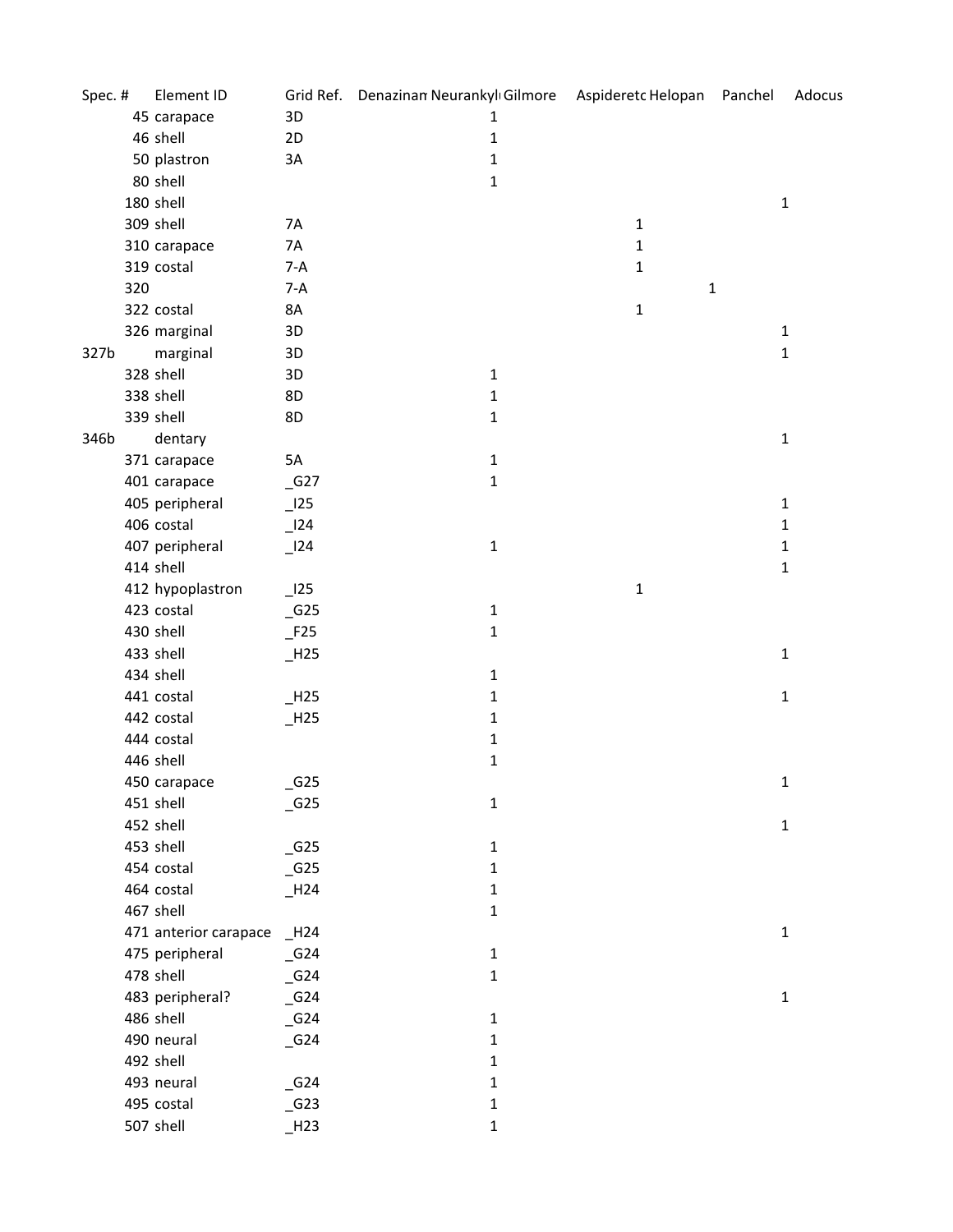|                   | 512 shell       | $\_G24$  |             | $\mathbf 1$  |             |              |             |             |             |
|-------------------|-----------------|----------|-------------|--------------|-------------|--------------|-------------|-------------|-------------|
|                   | 513 shell       | $-$ G24  |             | $\mathbf{1}$ |             |              |             |             |             |
|                   | 517 shell       | $\_$ G23 |             | $\mathbf 1$  |             |              |             |             |             |
|                   | 520 shell*      | $-H23$   |             |              |             |              |             |             | $\mathbf 1$ |
|                   | 530 shell       |          |             | $\mathbf 1$  |             |              |             |             |             |
|                   | 558 neural      |          |             | $\mathbf 1$  |             |              |             |             |             |
|                   | 572 shell       |          |             |              |             |              |             |             | $\mathbf 1$ |
|                   | 575 shell       |          |             | $\mathbf 1$  |             |              |             |             |             |
|                   | 584 humerus     |          |             |              |             |              |             |             | $\mathbf 1$ |
|                   | 715 shell       | 9D?      |             | $\mathbf 1$  |             |              |             |             |             |
|                   | 744 costal      | 10F      |             |              | $\mathbf 1$ |              |             |             |             |
|                   | 751 shell       |          |             | $\mathbf 1$  |             |              |             |             |             |
|                   | 770 shell       | 10F      |             | $\mathbf 1$  |             |              |             |             |             |
|                   | 795 shell       | $10G$    |             | $\mathbf{1}$ |             |              |             |             |             |
|                   | 975 shell       | $2F$     |             | $\mathbf{1}$ |             |              |             |             |             |
|                   | 989 shell       |          |             | $\mathbf 1$  |             |              |             |             |             |
|                   | 1094 shell      |          |             |              |             |              | $\mathbf 1$ |             |             |
|                   | 1100 costal     |          |             |              |             | $\mathbf 1$  |             |             |             |
|                   | 1201 costal     | 124      |             | $\mathbf 1$  |             |              |             |             |             |
|                   | 1203 shell      |          |             | $\mathbf{1}$ |             |              |             |             |             |
|                   | 1204 shell      |          | $\mathbf 1$ |              |             |              |             |             |             |
|                   | 1205 shell      |          |             |              |             |              |             | $\mathbf 1$ |             |
| "from tren neural |                 | 6A or 6B |             | $\mathbf 1$  |             |              |             |             |             |
| 217b              | shell fragment  | 6C       |             | $\mathbf{1}$ |             |              |             |             |             |
| 311A              | costal          | 7A       |             |              |             | $\mathbf{1}$ |             |             |             |
| 311B              | costal          | 7A       |             |              |             | $\mathbf 1$  |             |             |             |
| 532b              |                 |          |             |              |             |              | $\mathbf 1$ |             |             |
| 70B               | shell           | 7C       |             |              |             |              |             |             |             |
| 740A              | pectoral girdle | $10G$    |             |              |             |              |             |             |             |
| 740b              | costal          | 10G      |             |              | $\mathbf 1$ |              |             |             |             |
| 745b              | costal          | 10F      |             |              | $\mathbf 1$ |              |             |             |             |
| $NC-1$            | shell           | 1E       |             | $\mathbf 1$  |             |              |             |             |             |
| NHMU1             | shell*          |          |             | 1            |             |              |             |             |             |
| NHMU2             | shell*          |          |             | $\mathbf 1$  |             |              |             |             |             |
| $NC-5$            |                 |          | $\mathbf 1$ |              |             |              |             |             |             |
| $NC-2$            |                 |          |             | $\mathbf 1$  |             |              |             |             |             |
| $NC-3$            |                 |          |             | $\mathbf 1$  |             |              |             |             |             |
| $NC-4$            |                 |          |             | 1            |             |              |             |             |             |
| $NC-6$            |                 |          |             | $\mathbf{1}$ |             |              |             |             |             |
| $NC-7$            |                 |          |             | $\mathbf{1}$ |             |              |             |             |             |
| $NC-8$            |                 |          |             | $\mathbf{1}$ |             |              |             |             |             |
| $NC-9$            |                 |          |             | $\mathbf{1}$ |             |              |             |             |             |
| $NC-10$           |                 |          |             | $\mathbf 1$  |             |              |             |             |             |
| $NC-11$           |                 |          |             | $\mathbf{1}$ |             |              |             |             |             |
| $NC-12$           |                 |          |             | $\mathbf 1$  |             |              |             |             |             |
| $NC-13$           |                 |          |             | $\mathbf 1$  |             |              |             |             |             |
| $NC-14$           |                 |          |             | $\mathbf{1}$ |             |              |             |             |             |
| $NC-15$           |                 |          |             | $\mathbf 1$  |             |              |             |             |             |
| $NC-18$           |                 |          |             | $\mathbf 1$  |             |              |             |             |             |
|                   |                 |          |             |              |             |              |             |             |             |